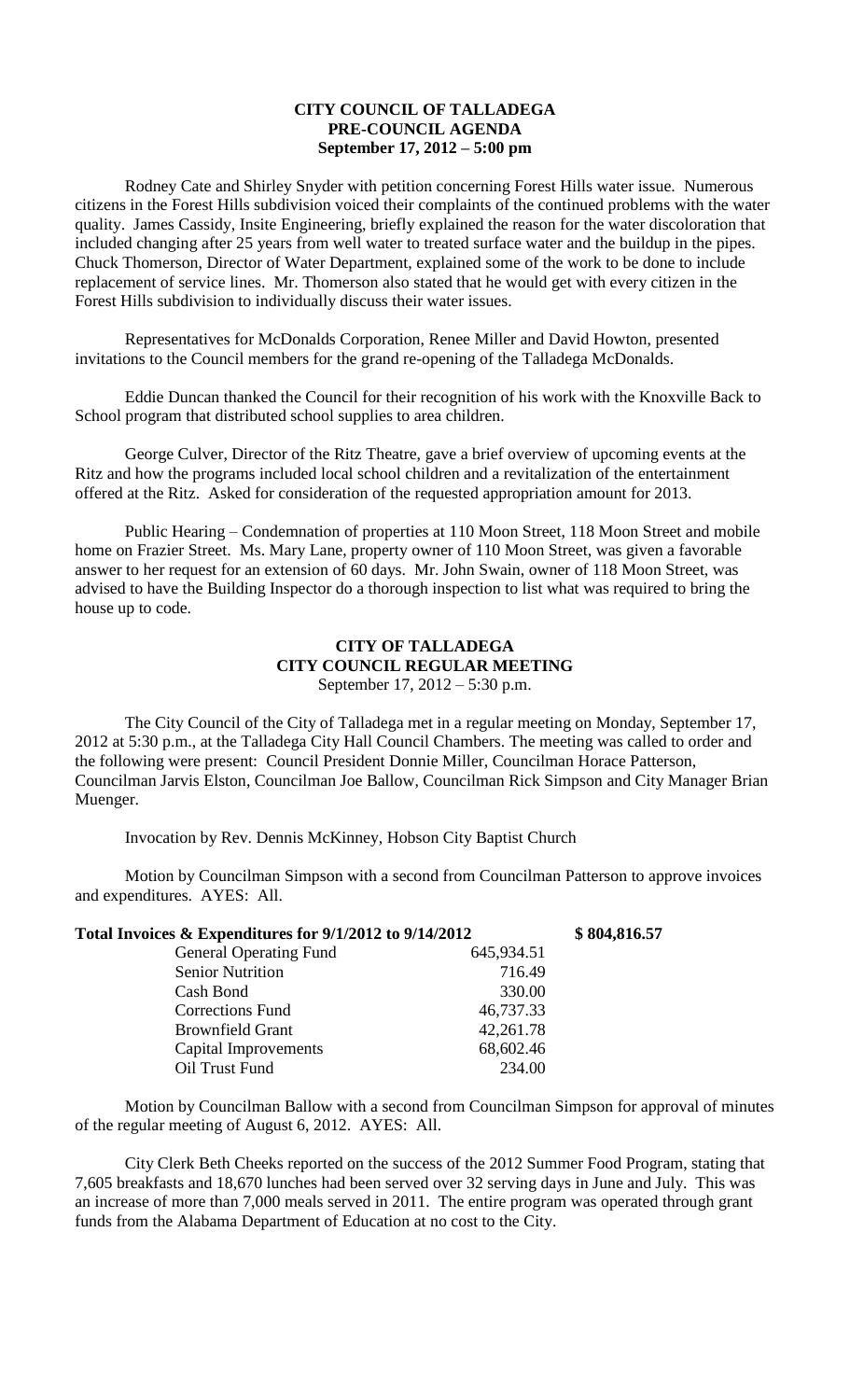U.S. Census Bureau correspondence dated Sept. 10, 2012 provided to the Council indicated that a correction had been made to the 2010 Census for the City of Talladega which increased the population from 15,676 to 16,033 (an increase of 357) due to a Structured Internal Group Quarters Review.

City Manager Muenger announced to the City Council that the City had been awarded the CDBG funding (\$362,490) for the Frazier Farms project.

**Resolution #2595** approving a contract with Waites Construction for demolition of two structures for a total cost of \$8,920. *(tabled from previous meeting)*

No action was taken on Resolution #2595 as it included the two structures owned by Alfred Sims who has indicated through his attorney, Jake Montgomery, that he will be filing an appeal and no action can be taken on demolition until the court rules on the appeal. Councilman Elston voiced his objection to the Council inability to act on the condemnation and demolition of the two structures.

**Resolution #2596** authorizing demolition of structure at 110 Moon Street (parcel ID #13-08-28- 3-006-023.000)

Motion by Councilman Patterson with a second from Councilman Simpson to grant a 60-day extension for Ms. Mary Lane on the 110 Moon Street property. AYES: All

**Resolution #2597** authorizing demolition of structure at 118 Moon Street (parcel ID #13-08-28- 3-006-029.000)

Resolution was tabled until the meeting of October 1, 2012.

**Resolution #2598** authorizing demolition of mobile home on Frazier Street (parcel ID #13-08- 28-3-005-001)

Motion by Councilman Patterson with a second by Councilman Simpson to approve Resolution #2598. AYES: All.

**Resolution #2599** approval of an application to the Alabama Department of Economic and Community Affairs (ADECA) under the Local Government Energy Retrofit Program for a solarpowered replacement hot water system for the Fire Department for \$13,587 with a local match of \$3,397.

Motion by Councilman Patterson with a second by Councilman Simpson to approve Resolution #2599. Roll Call. AYES: All.

**Resolution #2600** approving application to Alabama Department of Transportation (ALDOT) for funding assistance from the Alabama Transportation Rehabilitation and Improvement Program (ATRIP) for the purpose of replacing the bridge on West Street over Isbell Branch with the City providing 20% local match.

**Resolution #2601** approving application to Alabama Department of Transportation (ALDOT) for funding assistance from the Alabama Transportation Rehabilitation and Improvement Program (ATRIP) for the purpose of replacing the bridge on Coosa Street over Isbell Branch with the City providing 20% local match.

Motion by Councilman Elston with a second by Councilman Ballow for the approval of Resolutions #2600 and #2601. Roll Call. AYES: All.

**Resolution #2602** approving a contract with River Tree Systems Inc. to provide auditing of sales and use taxes collected by the City on an hourly basis not to exceed the budgeted amount for fiscal year 2013.

Motion by Councilman Patterson with a second by Councilman Ballow for the approval of Resolution #2602. Roll Call. AYES: All.

**Resolution #2603** approving a change order with Metro D Construction on the Ritz Theatre HVAC Replacement Project to add supports to the existing joists at a cost of \$2,845.80. Motion by Councilman Patterson with a second by Councilman Simpson for the approval of Resolution #2603. Roll Call. AYES: All.

**Resolution #2604** approval of contract with Lynn Sims for use of a room at the Spring Street Recreation Center for dance instruction for a monthly cost of \$450.

Motion by Councilman Elston with a second by Councilman Ballow for the approval of Resolution #2604. Roll Call. AYES: All.